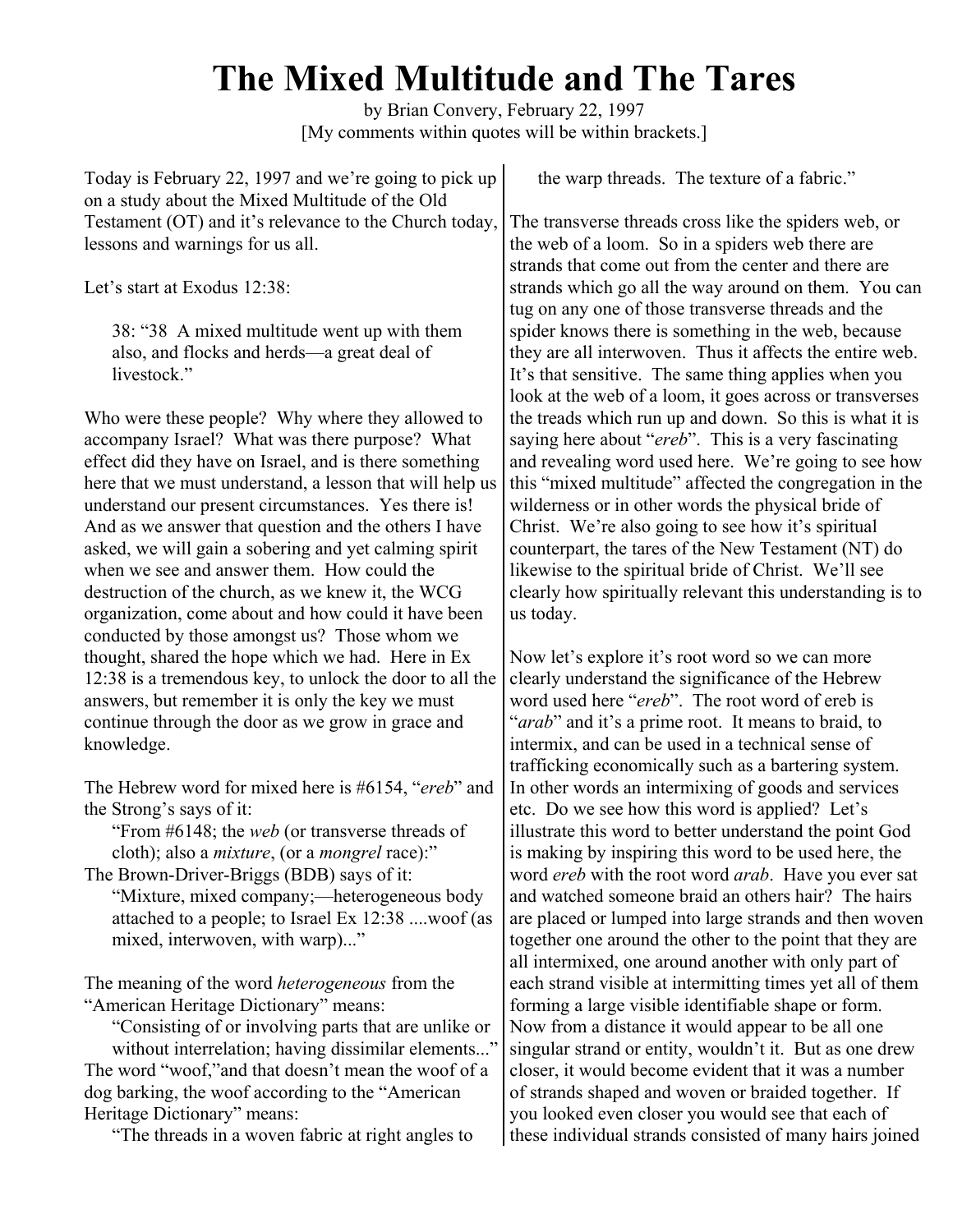together. If you were to pull on one of the strands separately the whole braid would be affected wouldn't it. They would all hurt because of their intertwining. With this understanding lets look once again at the word *ereb*, or mixed. *Ereb*, remember, is the web or transverse threads of cloth. Webster says transverse means lying or being across or being set cross-wise. So these are threads which cross others. Keep in mind we are talking about people here, the mixed multitude. These threads go against the grain. They are a part of the network of threads which help make up a larger piece of cloth. These transverse threads are very difficult to distinguish when looking at the larger piece of cloth from a distance. However if you were to closely examine the material you would find them. They are very difficult to remove, because they are mixed in with many other threads. They are braided in and around the others. They don't run in the direction of the other treads which run up and down, that would make for easy removal wouldn't it? They would only affect the threads on either side of them in that case. Remember they transverse or run against, intermixing with many threads braided around them. Thus it would be very difficult to remove them, even after you identify them. Removal would damage a large section of the fabric or cloth as most of you ladies understand. This has a tremendous significance to us today as the Church as a whole, and individually. To do so we must first understand the two examples of mixed multitudes in the OT and see how they were allowed to affect the physical bride of Christ. We're going to see some very vivid examples which will seem very, familiar as we move through it.

Let's leave the time of Moses however and jump ahead to Nehemiahs' time. This is a time when the temple had been rebuilt but the walls of the city were still in ruin. Throughout the book of Nehemiah we see a theme of rebuilding the walls of Jerusalem. And as we will see at the end of the book the real rebuilding project. This is very important to us today. So let's turn to Nehemiah 13 and read verses 1 through 3. I'm using the New King James (NKJ) here and we will also use the Scofield at some point. But here in the NKJ entitling this chapter, we read "principles of separation," and oh how they had it so right. Verse 1:

1: "On that day they read from the Book of Moses

in the hearing of the people, and in it was found written that no Ammonite or Moabite should ever come into the congregation of God,

2: because they had not met the children of Israel with bread and water, but hired Balaam against them to curse them. However, our God turned the curse into a blessing.

3: So it was, when they had heard the Law, that they separated all the **mixed multitude** from Israel."

We're going to see how they had gotten to this point and how they had separated the mixed multitude from Israel. Let's go down to verse 4:

4: "Now before this, Eliashib the priest, having authority over the storerooms of the house of our God, *was* allied with Tobiah."

Now there's a whole bunch in this sentence. It says here "now before this," before what? What we just read up in verses 1and 3, before they separated the mixed multitude. So now we're going to hear about what took place before they separated the mixed multitude. Eliashib the priest (he was the son of Joiakim) had authority over the storerooms of the house of our God was allied with Tobiah. Now Tobiah was an Ammonite as we can see in Nehemiah 2:10. Lets just flip back to Nehemiah 2:10, and you can read this in other parts of Nehemiah where it clearly says that Tobiah is an Ammonite, but here in verse10:

10: "When Sanballat the Horonite and Tobiah the Ammonite official heard *of it*, they were deeply disturbed that a man had come to seek the wellbeing of the children of Israel."

Of course they were disturbed, watch what takes place. In verse 1 we read that no Ammonite or Moabite should ever come into the congregation of God, and here we find one being allied with the priest, Eliashib. Here in verse 4 we see an alliance between Elishabib the priest and Tobiah the Ammonite. Verse 5:

5: "And he had prepared for him [and him being Tobiah the Ammonite] a large room, [now watch how large the room is] where previously they had stored the grain offerings, the frankincense, the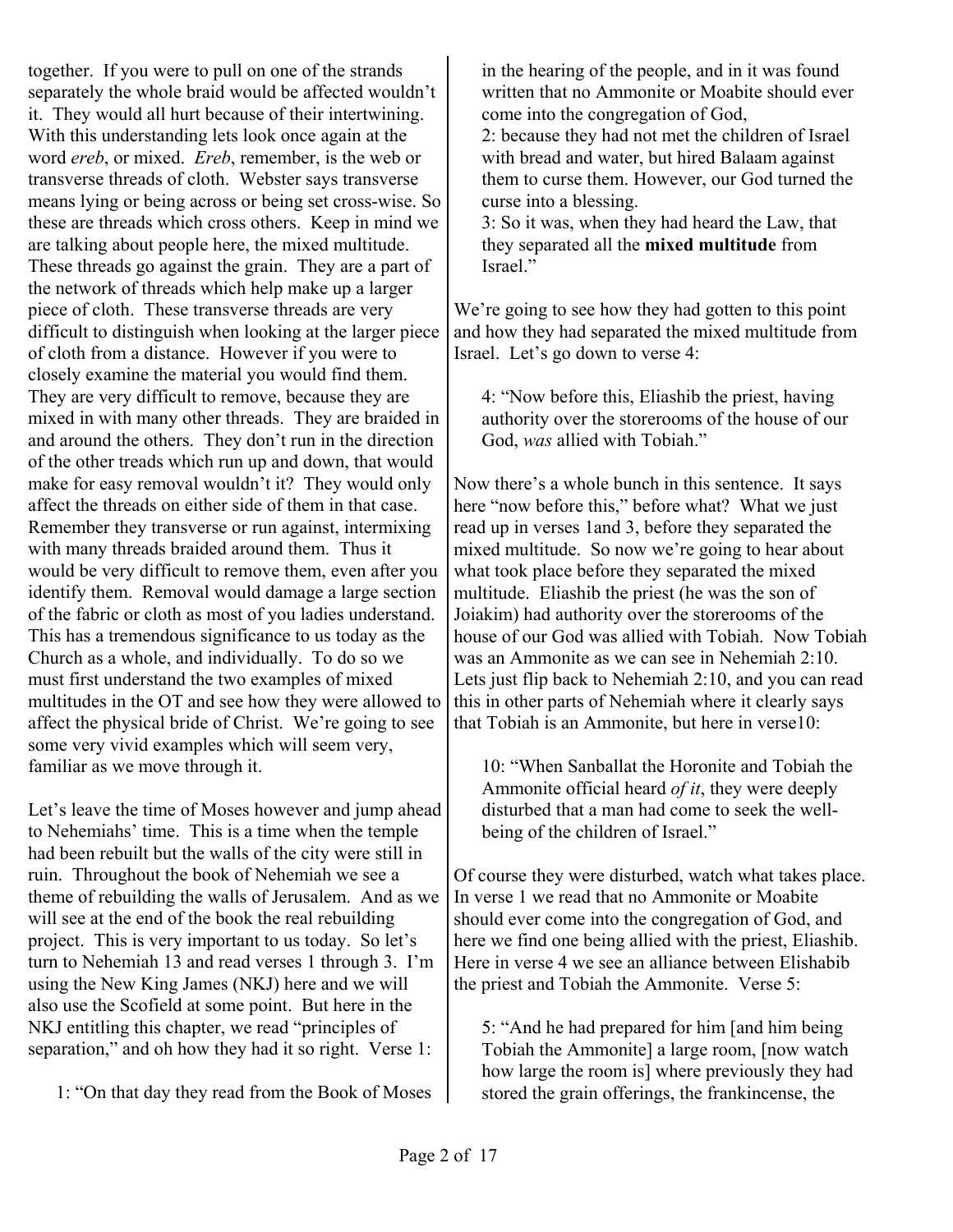articles, the tithes of grain, the new wine and oil, which were commanded *to be given* to the Levites and singers and gatekeepers, and the offerings for the priests."

I ask you all, doesn't that sound familiar? Our former leaders who were entrusted with the storerooms did this very same thing. Such men came in amongst us at the upper levels where they were given places of honor, for instance in our publications etc. These were men who saw opportunity rather then service. It all seemed so innocent and loving and tolerant and spiritually mature at first, but look what follows in every single case, for it is pure vanity. Remember the root word for mixed here in verse 3 is *arab* and is used technically of economics or its merchandising. It is not a coincidence we are about to read about this economic aspect of the mixed multitude here. Remember that with economic ties, cultural mores always follow. There is a total effect or intermixing that takes place. Lets look at verse 6:

6: "But during all this I was not in Jerusalem, for in the thirty-second year of Artaxerxes king of Babylon I had returned to the king. Then after certain days I obtained leave from the king,"

This is Nehemiah, during his absence visiting the kings of the east or the dominant realm or authority. All this took place when he was off in a foreign land. Verse7:

7: "and I came to Jerusalem and discovered the evil that Eliashib had done for Tobiah, in preparing a room for him in the courts of the house of God."

People can put any spin on it they wish but this is exactly how it started in the WCG. Men came among us for economic reasons and were given positions of prominence. In time they brought their worldly intrigue with them, less and less was done in the open. They undertook covert activities to subjugate Gods people and turn them from God. As they felt more and more confident they started coming out more and more. We started seeing an open rejection of scriptures. It was being replaced by the teachings of pagan scholars who represented deceived churches. And the story goes on, as we can attest to. This is not anything new, we can see it throughout the pages of

the Bible. It's still going on in many of the splinter groups, the same pattern. In the name of spiritual maturity groups are allowing these pagan philosophers to again subvert the brethren. Their articles are appearing in their publications and they are invited in to speak or to beguile the brethren by those they trusted to guard the door. Let's look at vs. 8 and 9 here.

8: "And it grieved me bitterly; [this is Nehemiah] therefore I threw all the household goods of Tobiah out of the room.

9: Then I commanded them to cleanse the rooms; and I brought back into them the articles of the house of God, with the grain offering and the frankincense."

So bring back the things of God and throw out the philosophers and their garbage, simple solution, maybe. Verses 10-13:

10: "I also realized that the portions for the Levites had not been given *them*; for each of the Levites and the singers who did the work had gone back to his field.

11: So I contended with the rulers, and said, Why is the house of God forsaken? And I gathered them together and set them in their place.

12: Then all Judah brought the tithe of the grain and the new wine and the oil to the storehouse. 13: And I appointed as treasurers over the storehouse Shelemiah the priest and Zadok the scribe, and of the Levites, Pedaiah; and next to them *was* Hanan the son of Zaccur, the son of Mattaniah; for they were considered faithful, and their task *was* to distribute to their brethren."

It is absolutely astonishing the similarities of what took place then and now. The leaders made alliances with pagans which led to them making room for them in God's house by throwing out those things necessary to and for the worship of God.. This is not just a similarity to what we have lived through but a very vivid description of it as we will continue to see. The tithes were either diverted to improper uses or dropped all together. The net result was the Levites and the singers and gatekeepers being dismissed and then returning to toil in the fields to feed themselves. Why?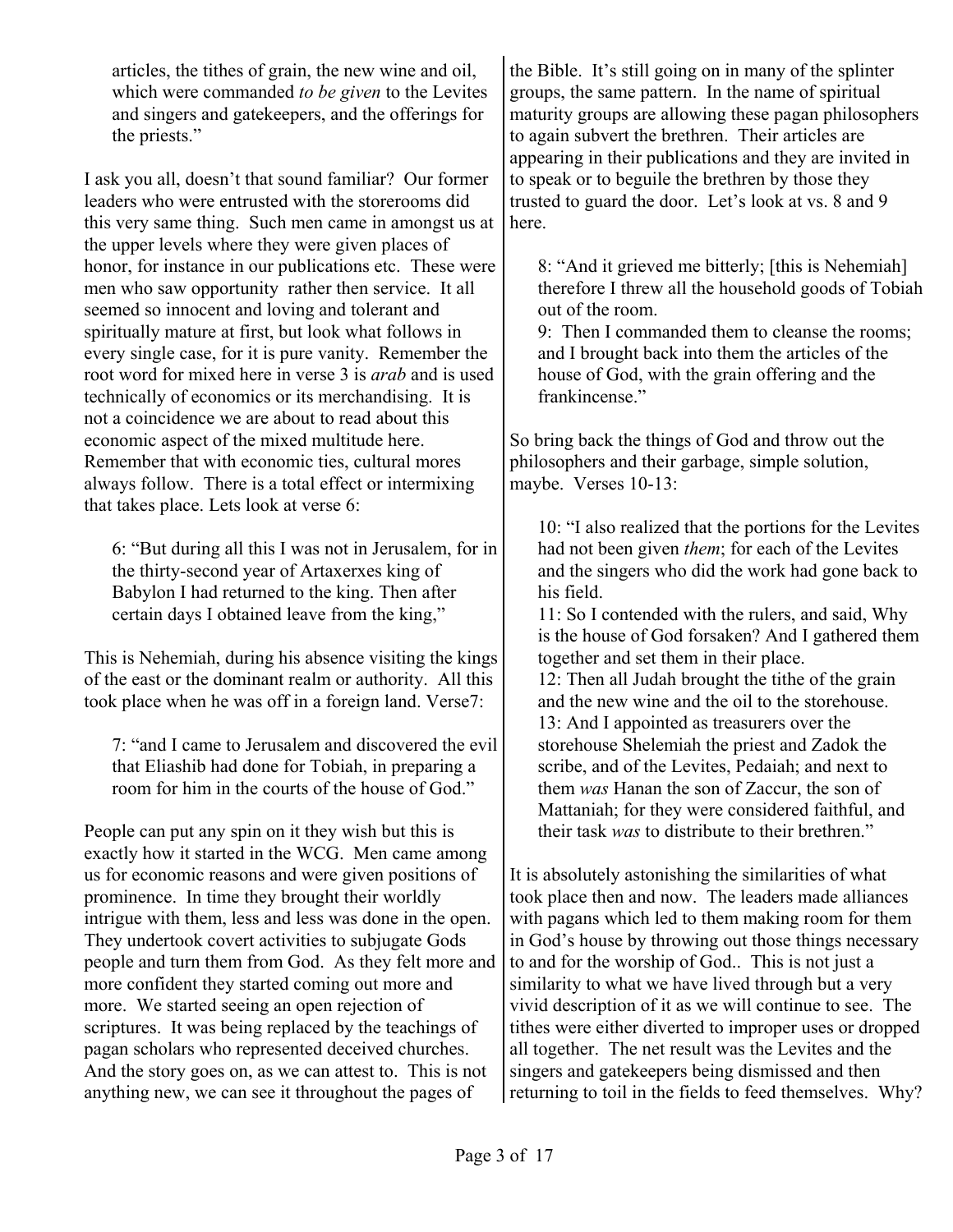Because Eliashib the priest had allowed pagan influences to come into the house of God. Verse 14:

14: "Remember me, O my God, concerning this, and do not wipe out my good deeds that I have done for the house of my God, and for its services!"

Nehemiah accepted the accountability for what had taken place. Now remember he wasn't even there but he accepted it and moved to correct it without excuse and asked for God to forgive him. That's a true leader. Verses 15-17:

15: "In those days I saw *people* in Judah treading wine presses on the Sabbath, and bringing in sheaves, and loading donkeys with wine, grapes, figs, and all *kinds of* burdens, which they brought into Jerusalem on the Sabbath day. And I warned *them* about the day on which they were selling provisions.

16: Men of Tyre dwelt there also, who brought in fish and all kinds of goods, and sold *them* on the Sabbath to the children of Judah, and in Jerusalem. 17: Then I contended with the nobles of Judah, and said to them, What evil thing *is* this that you do, by which you profane the Sabbath day?"

It is important that he didn't stop with the priests and the Levites. Here we see he also addressed the part the others played in it, the nobles or elders of the people. Verse18:

18: "Did not your fathers do thus, and did not our God bring all this disaster on us and on this city? Yet you bring added wrath on Israel by profaning the Sabbath."

We are reminded here, that this has happened throughout the history of God's people, the pattern is there for all to see in the pages of the bible. It has happened time and time again. Verse 19:

19: "So it was, at the gates of Jerusalem, as it began to be dark before the Sabbath, that I commanded the gates to be shut, and charged that they must not be opened till after the Sabbath. Then I posted *some* of my servants at the gates, *so* *that* no burdens would be brought in on the Sabbath day."

The spiritual implications are very clear here. We are not only commanded to keep the Sabbath, but to keep it holy. We are told in Isaiah 58:13:

13: "If you turn away your foot from the Sabbath, *from* doing your pleasure..."

And so often so many people ask, "Well what is permissible on the Sabbath and what is not permissible on the Sabbath." Isa. 58:13 absolutely clears up the question, if you have a true heart and if you listen to the words of God. So he says here, "If you turn away your foot from the Sabbath from doing your pleasure..." Now this word "pleasure" here means desire. In other words taking the focus off God. And he continues:

13: "...on My holy day, and call the Sabbath a delight, The holy *day* of the LORD honorable, and shall honor Him, [so how do we honor Him? By considering His Sabbath day a delight.] #1 not doing your own ways, #2 nor finding your own pleasure, [see there's a difference between the two and so many people have clouded that] #3 nor speaking *your own* words,"

Now think about that, "not doing your own ways". So many people say well, I have to go to a wedding, because it's family and I have to promote family and I have to do this and I have to do that, etc., but Im not doing this because it's making me happy, I'm doing it just because it's commanded in the Bible to do these things. No it's not! Who comes first? God comes first! You can't mix that! You can't use some excuse saying you aren't doing your own ways because they are your own ways. Is it God's way for you to get married on the Sabbath? Did he tell you to go and get married? No! So whose ways are they? It's the way of man. It's profaning the Sabbath. Have you ever wondered why so many people are married on the Sabbath? You don't see them getting married on Sunday to often do you? There's a reason why. You can't get around that. And #3, "nor speaking your own words". What do you do on the Sabbath? You go in and turn on a tape and listen to some preacher then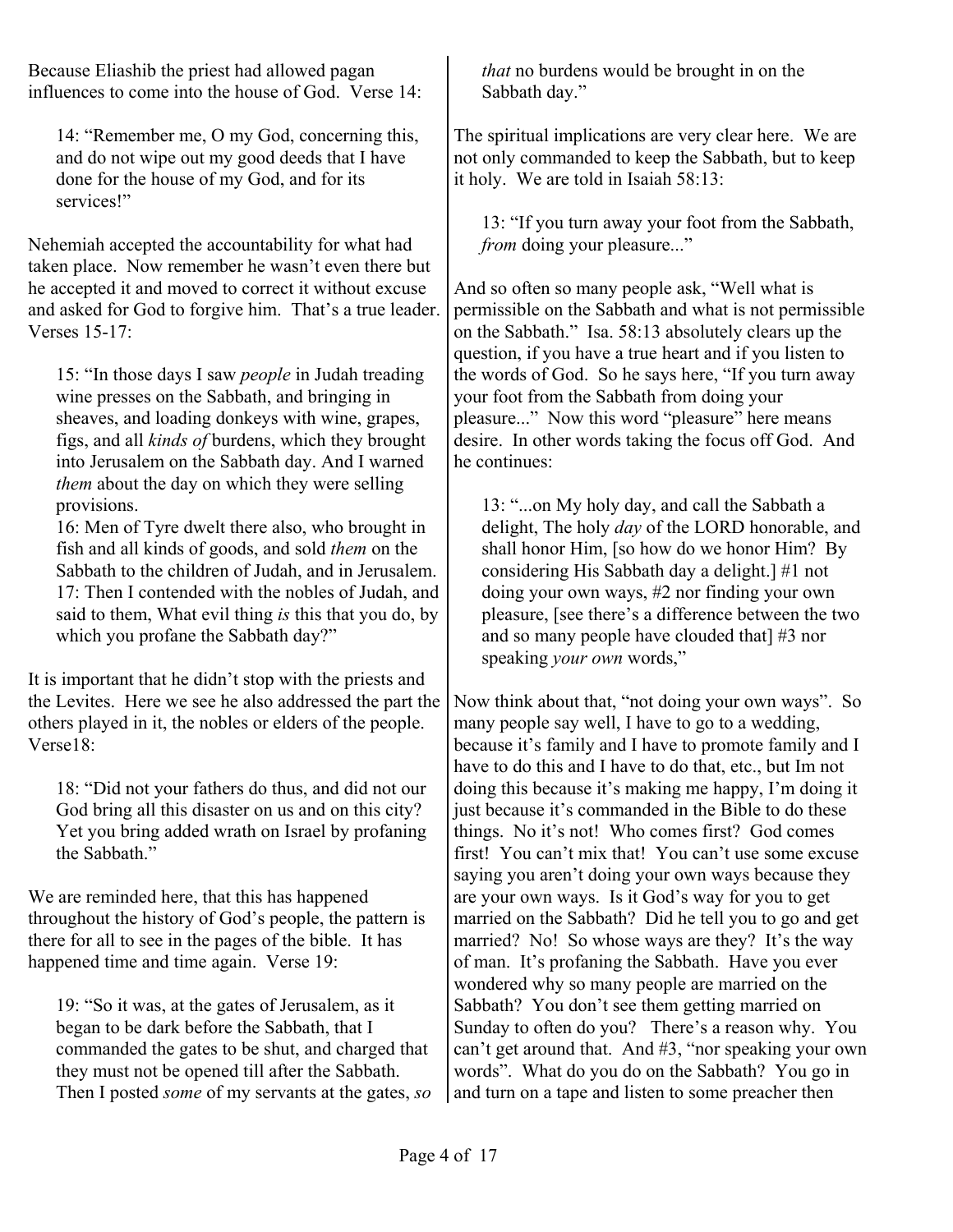turn it off and go do what you've got to do? Many spend the rest of the day running people down. "Oh what a shame they can't be here with us." Did you hear about so and so. Remember, "nor speaking your own words". Look what He says after that, Isa. 58:14:

14: "Then you shall delight yourself in the LORD; and I will cause you to ride on the high hills of the earth, and feed you with the heritage of Jacob your father. The mouth of the LORD has spoken."

Oh boy, we better listen, because the Sabbath and keeping it holy has been a sign between God and His people. It was since He instituted it and it will be forever. We had better take that very seriously. Brethren, the false teachings of traditional Christianity and Judaism cannot be allowed in to water down the word of God. Let's continue back here in Nehemiah 13:20-21:

20: "Now the merchants and sellers of all kinds of wares lodged outside Jerusalem once or twice. 21: Then I warned them, and said to them, Why do you spend the night around the wall? If you do *so* again, I will lay hands on you! From that time on they came no *more* on the Sabbath."

The people of God had been heavily influenced by this mixed multitude, they started conducting economic activities on the Sabbath. It all started with a seemingly innocent alliance or acceptance of Tobiah. Are the trumpets blowing brethren? Look at the step by step formula for correcting this problem as laid out here before our eyes in the word of God. Verse 22:

22: "And I commanded the Levites that they should cleanse themselves, and that they should go and guard the gates, [to what] to sanctify the Sabbath day. Remember me, O my God, *concerning* this also, and spare me according to the greatness of Your mercy!"

Two immediate actions were taken to do what? To reestablish and preserve the sanctity of the Sabbath. Now the cleaning out of all things pagan. Verses 23- 31:

23: "In those days I also saw Jews *who* had married braided together that they, the mixed multitude,

women of Ashdod, Ammon, *and* Moab. 24: And half of their children spoke the language of Ashdod, and could not speak the language of Judah, but spoke according to the language of one or the other people. [Look how much they had forgotten.]

25: So I contended with them and cursed them, struck some of them and pulled out their hair, and made them swear by God, *saying*, You shall not give your daughters as wives to their sons, nor take their daughters for your sons or yourselves. 26: Did not Solomon king of Israel sin by these

things? Yet among many nations there was no king like him, who was beloved of his God; and God made him king over all Israel. Nevertheless pagan women caused even him to sin. [Look at the symbolism there]

27: Should we then hear of your doing all this great evil, transgressing against our God by marrying pagan women?

28: And *one* of the sons of Joiada, the son of Eliashib the high priest, *was* a son-in-law of Sanballat the Horonite; therefore I drove him from me.

29: Remember them, O my God, because they have defiled the priesthood and the covenant of the priesthood and the Levites.

30: Thus I cleansed them of everything pagan. I also assigned duties to the priests and the Levites, each to his service,

31: and *to bringing* the wood offering and the firstfruits at appointed times. Remember me, O my God, for good!"

Oh how we pray that those shepherds of Gods people wake up, repent of the evil without excuse and humbly and quickly return to God in spite of their present circumstances. Nehemiah did not make excuses or try to rationalize around what had happened. He dealt with it starting with himself, then the leadership, and then with everyone else. These scriptures clearly tell us all these things happened as a result of forming alliances with pagans. It was a very arduous and painful event to separate this mixed multitude because they were so intertwined, so braided together in the very fabric of Gods people; wives, children, economic partners, etc. They had become so intermixed and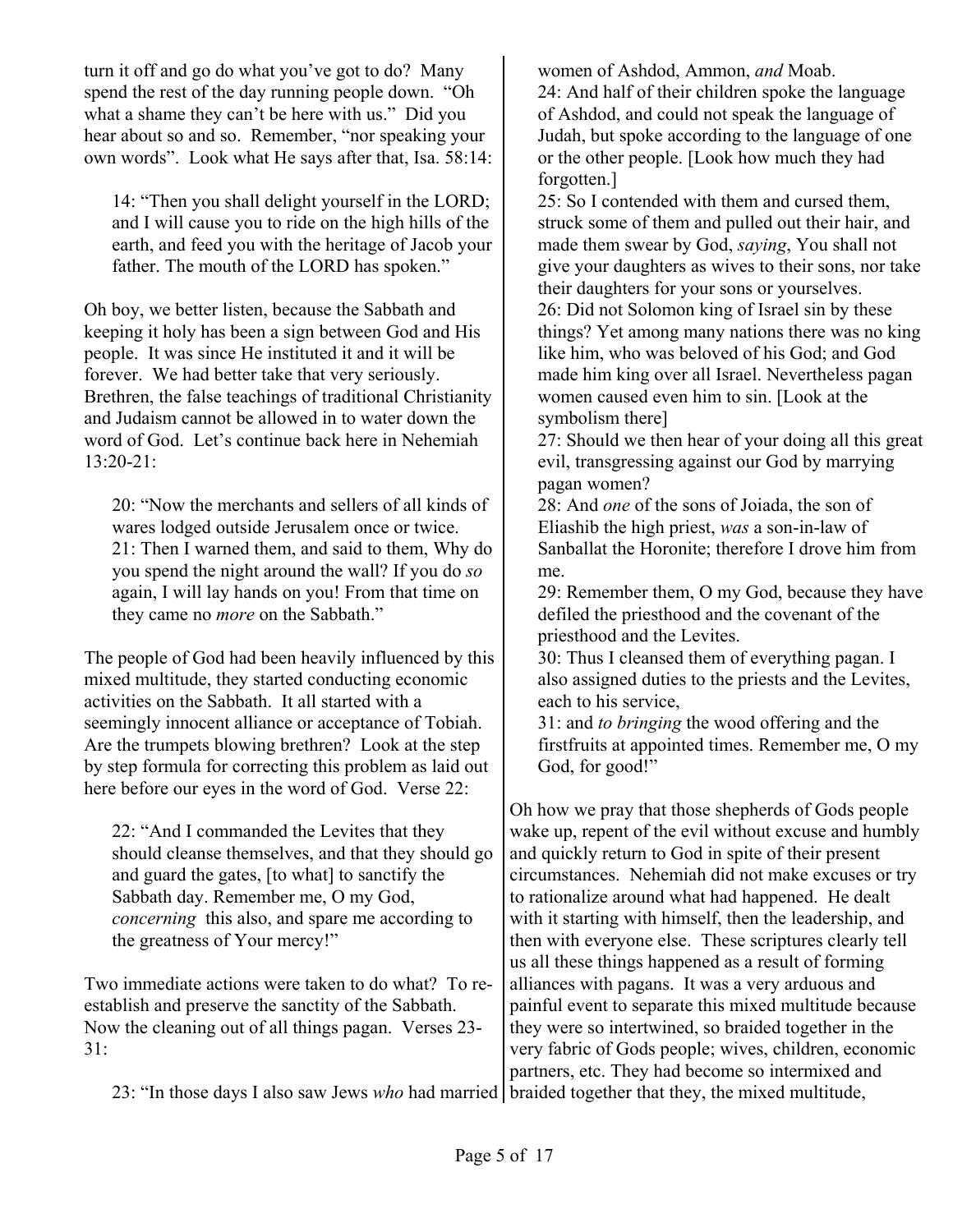influenced every aspect of God's people's lives. This is a very vivid example and a sobering one of what is expected of the leader when this mixed multitude becomes so influential that they turn the bride from doing the will of her Husband. So often we heard Herbert Armstrong say God restored him to put the Church back on track. In taped sermons from the '80's which I have here, he laments and says he didn't go far enough to root out those who caused heresies to come in during the '70's. He was very old and tired and he played his part in it as Nehemiah had, because he was gone too, to foreign lands when so much of this took place. Did it start before that? Yes it certainly did. But when did it come to fruition, when did it start to swell? It was during those times, times of absence. The patterns there, it continues to go on too. But there was not a leader among the hierarchy who would stand in the breach as Nehemiah had done. They were all at fault.

Lets look at Ezekial 22. Let's see something very, very important. One thing we have to remember too about Herbert Armstrong, the last three years of his life he continually pounded home the fact that we were to become teachers, and so right it was. Not only were we to be teachable but we also had to be capable of teaching because that was one of the main functions of the firstfruits or one of the main responsibilities that the bride of Christ is going to have. She is going to have to teach the children. In Ezekiel 22 we'll read some very sorrowful words. Let's start in verse 23. This is subtitled Israels' wicked leaders.

23: "And the word of the LORD came to me, saying,

24: Son of man, say to her: 'You *are* a land that is not cleansed or rained on in the day of indignation.'

25: The conspiracy of her prophets in her midst is like a roaring lion tearing the prey; they have devoured people; they have taken treasure and precious things; they have made many widows in her midst."

And of course we covered that in great extent in "Follow the Money". Verse 26:

26: "Her priests have violated My law and

profaned My holy things; they have not distinguished between the holy and unholy, nor have they made known *the difference* between the unclean and the clean; and they have hidden their eyes from My Sabbaths, so that I am profaned among them.

27: Her princes in her midst *are* like wolves tearing the prey, to shed blood, to destroy people, and to get dishonest gain.

28: Her prophets plastered them with untempered *mortar*, seeing false visions, and divining lies for them, saying, 'Thus says the Lord GOD,' when the LORD had not spoken.

29: The people of the land have used oppressions, committed robbery, and mistreated the poor and needy; and they wrongfully oppress the stranger. 30: So I sought for a man among them who would make a wall, and stand in the gap [remember, what did Nehemiah do? He made a wall around Jerusalem, and he stood in the gap.] before Me on behalf of the land, that I should not destroy it; but I found no one."

And so God, Himself has started the removal of this mixed multitude. It is a painful process. The Church has been scattered into many smaller organizations and groups and in many cases single individuals. The power or *yaad* #3259, of the holy people has been shattered. We have read about that in Daniel 12. There are sheep scattered across the face of the earth. Very few are being truly shepherded by men. As we have learned in other studies, Christ foretold of these times and events. We are "one on one" with Him. Some of God's shepherds are still trying to hold together portions of the flocks. All to often though the wolves and hirelings are at the door feeding on them and scattering them. It doesn't take long for the mixed multitude to recognize one of their own and come out of the wood work, like we witnessed in the late "80's. What is so sad is how many of God's people were caught up in the confusion. But it had to be as we will see. There's another very striking example of the mixed multitude affecting the people of God in the Old Testament, but it was handled in a very different way at the beginning, before they had taken control.

We read where a mixed multitude had left Egypt with Israel under the leadership of Moses, in Exodus 12:38.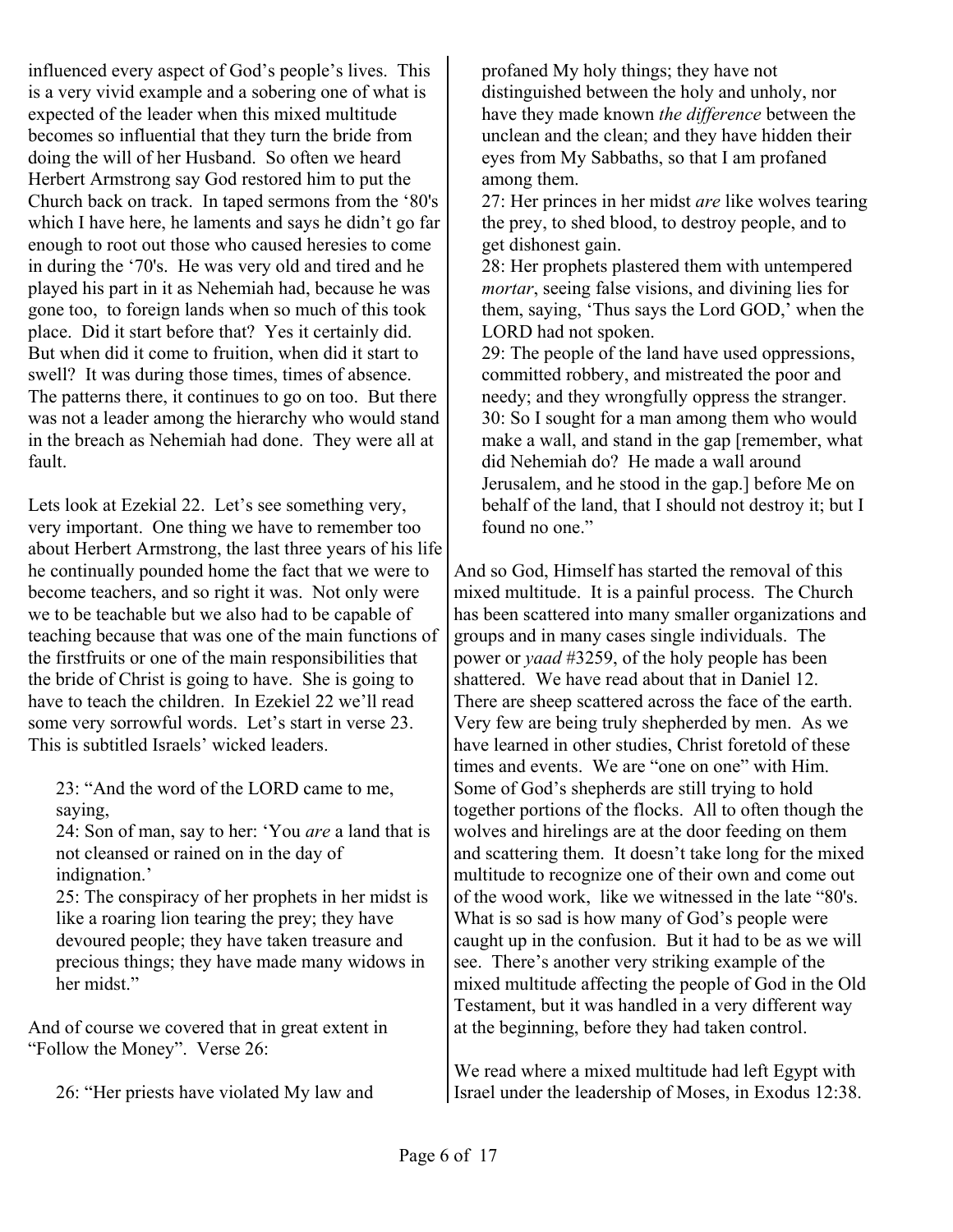Let's see how they affected the physical bride after the baptism of the Red Sea and after the bride had witnessed the awesome miracles performed and the deliverance she had been given by her Husband. Lets turn to Numbers 11. I know I've been spending quite a bit of time myself in Numbers lately, it sure does give us a lot of answers to things today. A lot of examples that are set forth in here are things that are happening today, spiritually rather then physically. Num 11:1-3:

1: "Now *when* the people complained, it displeased the LORD; for the LORD heard *it*, and His anger was aroused. So the fire of the LORD burned among them, and consumed *some* in the outskirts of the camp.

2: Then the people cried out to Moses, and when Moses prayed to the LORD, the fire was quenched. 3: So he called the name of the place Taberah, because the fire of the LORD had burned among them."

Now, understanding what just took place here, let's look at verse 4. Remember what we just read.

4: "Now the mixed multitude who were among them yielded [this means lusted intently] to intense craving; so the children of Israel also wept again and said: Who will give us meat to eat?"

I think it is becoming very clear that this mixed multitude with God's people caused Israel to turn from God. They caused them to lust and murmur and whine. I've seen people lusting after things, people murmuring behind other people's backs, whining about their state in life, it's really bad. But unlike this situation that we had seen get out of hand in Nehemiah's time, this one was to be dealt with early by a strong leader who was present to do so. Let's go over to verses 16 and 17, you can read the other ones on your own.

16: "So the LORD said to Moses: Gather to Me seventy men of the elders of Israel, whom you know to be the elders of the people and officers over them; bring them to the tabernacle of meeting, that they may stand there with you. [Officers here is the Hebrew word *shoter*, and it is from an unused root word meaning to write, thus in regard

to people a type of scribe. This is not talking about some position of authority in an hierarchical government. By analogy or implication an official, superintendent, or magistrate. It is translated as officer, ruler, and more accurately overseer such as in Proverbs 6:7.]

17: Then I will come down and talk with you there. I will take of the Spirit that *is* upon you [upon Moses] and will put *the same* upon them; and they shall bear the burden of the people with you, that you may not bear *it* yourself alone."

We can read on about this incident. We would see God did not separate this mixed multitude here as had been done in the time of Nehemiah. Here they had not been given the opportunity to arise and influence God's people with their lusting for too long. Moses recognized the problem in its infancy and sought God's help. He knew he could not contain it himself. Under God's supervision he appointed 70 loyal God fearing men, not hirelings and politicians, to help keep the problem in check. This mixed multitude was not left to itself until one of its own was given a chief seat of influence, was it? God shows us that when there is a lack of proper Godly leadership this mixed multitude will in fact basically influence every aspect of Gods way of life. It starts with the lust of the flesh until one's lusting physically and intellectually, turns us from God and the purpose He has for us. So what does all this mean today, to the spiritual bride as opposed to the physical one. I think that is probably much clearer to all at this point than it was when we started. It is going to get even clearer. Before we go to the NT to follow this through, let's take a very close look at this mixed multitude. We're going to see that there were four distinct yet mixed categories or types of sojourners who comprised this mixed multitude. They are the "*ger*", "*tosab*", "*nokri*"and "*zar*". Watch very closely to their characteristics and see if they fit today with those you have known. See if you can place these characteristics in the Church today. From the International Standard Bible Encyclopedia:

"In the narrowest sense a *ger* was a person attached to the household, but not a member of the actual family [that's profound as applied to the Church or bride of Christ]. Frequently he was an employee of the household...

The *ger* was also a non-native resident of a town or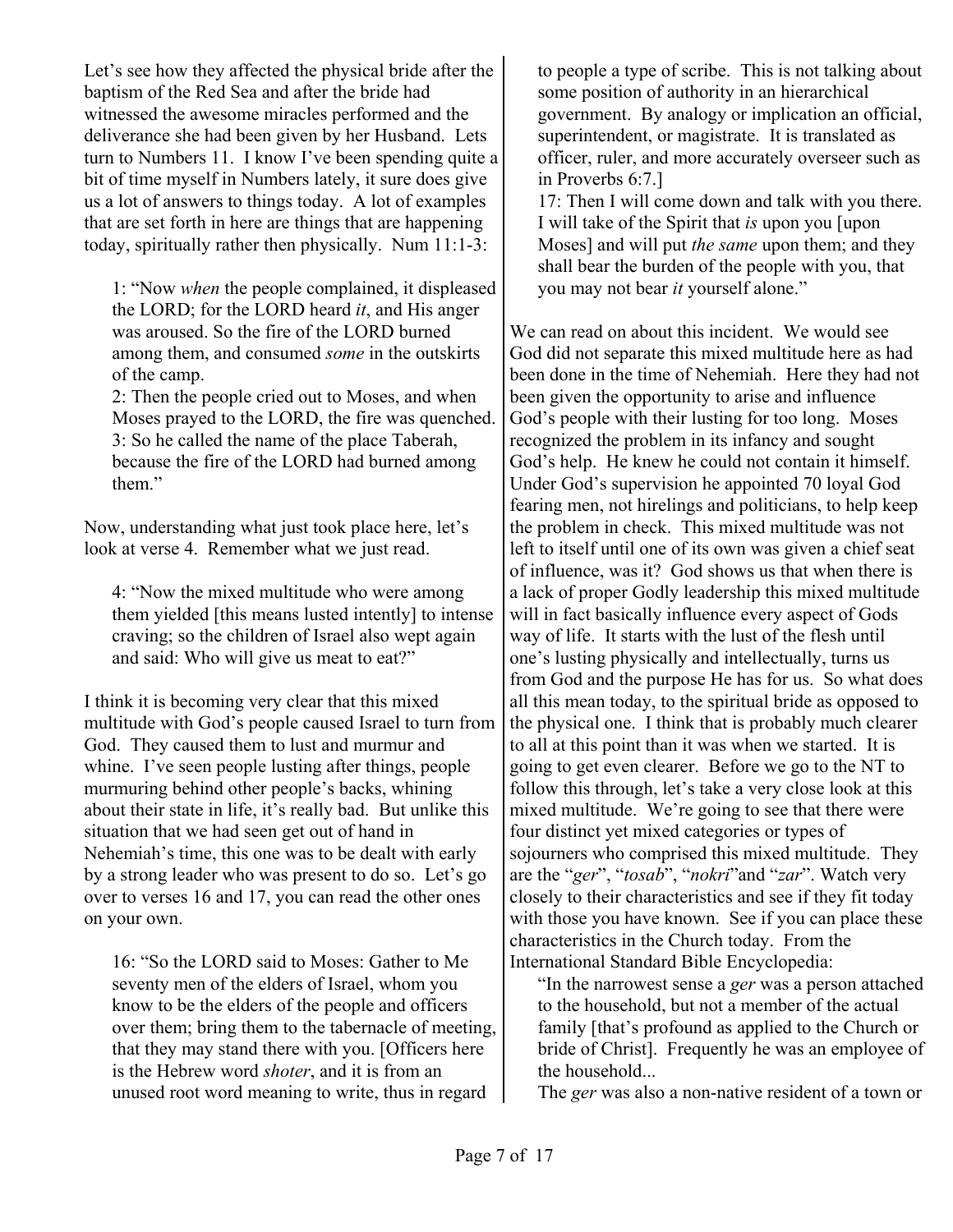region, whose full acceptance as citizen was resisted...

 Despite the typical oriental concern for the [Mideast is what it is referring to here] hospitality to strangers, aliens were vulnerable in society, being frequently associated with other groups subject to exploitation: such as servants, hirelings, the needy, the poor, orphans and widows. Repeatedly Israel was reminded that their own attitude toward the *gerim* [that's plural for *ger*] was to be tempered by the memory of their own experience in Egypt. They were not to treat the outsider as they were treated.

Certain rights were conceded to them, including Sabbatical rest, [and this is in reference to the *ger* here] a fair trial, access to the cities of refuge and participation in the Feasts. Their sustenance was to be guaranteed by provision for gleaning along side other needy groups, by the triennial tithe [which we call the third tithe as we covered in "Follow the Money"], and by the produce of the land during a Sabbatical year...

The *gers*' position [remember this is the ISBE] was so secure that his prosperity could conceivably exceed that of a native Israelites, and the later could become servants for the former (Lev 25:47- 55). Covenantal infidelity would bring these conditions as a curse upon Israel (Dt 28:43). Such rights and privileges only accrued to the sojourner following complete identification with the covenant community including circumcision (Ex 12:43-47). Those who refused [to do so] were treated as foreigners or *(nokri)*, an un-circumcised *ger*.

Here we see a very large group attaching to, intertwining amongst, the physical bride of Christ. They resembled the native Israelite, they did what the native Israelite was commanded to do by God. They too were commanded to do the same thing, and if they did so, they were accepted totally into the nation of Israel. Now this is the *ger* we're talking about. This was done only of this group called *ger* and only if they accepted God's way of life. This is very important and it should be very clear to us all, that this example is here for a reason. Now that's group number one, and that shows you that there are those who are a large body who sojourned amongst the people of God, with

.

the bride of Christ physically, and we're going to see spiritually, and do exactly what she does. They want to do what the bride does, they want to be a part of it, they see something there.

Let's see group two according to the ISBE. They are called "*tosab*".

 "*Tosab*. This term occurs 13 times in the OT, always in conjunction with another term: hireling [this is very important]. Since the expression never appears alone [that's *tosab*] its precise significance is not clear. [not clear to the ISBE but we're going to see it's extremely clear] Its root, Hebrew *ysb*, suggests some type of resident alien,"

Let's turn over to John 10:12-13 quickly to put this together. Remember this word "tosab" always denotes a specific type of *ger*, a hireling *ger*. Now we've covered this in a lot of detail in the past so we're only going to concentrate on a few verses here.

12: "But a hireling, *he who is* not the shepherd, one who does not own the sheep, sees the wolf coming and leaves the sheep and flees; and the wolf catches the sheep and scatters them. 13: The hireling flees because he is a hireling and does not care about the sheep."

Very interesting here that there is a type of *ger*, a *tosab ger* which functions primarily as a hireling. This is not coincidence as we're going to follow through and see. Remember with a hireling *ger*, they are there for economic reasons. We have seen this as a very strong characteristic trait of the mixed multitude, didn't we? We saw that in Nehemiah's time. Here the ISBE narrows that down to a particular element of the mixed multitude, the *tosab ger*. How many brethren and ministers have we seen who were influenced heavily by economics. Look at all the brethren who ran out and started working on the Sabbath at the first word. What about the ministers who told so many privately that if they had to work on the Sabbath because of economic hardships it was ok. That was before they wholesale adopted it, it was ok for everybody to do so. Now we're seeing a segment of this *gerim* who are readily recognizable in our current situation.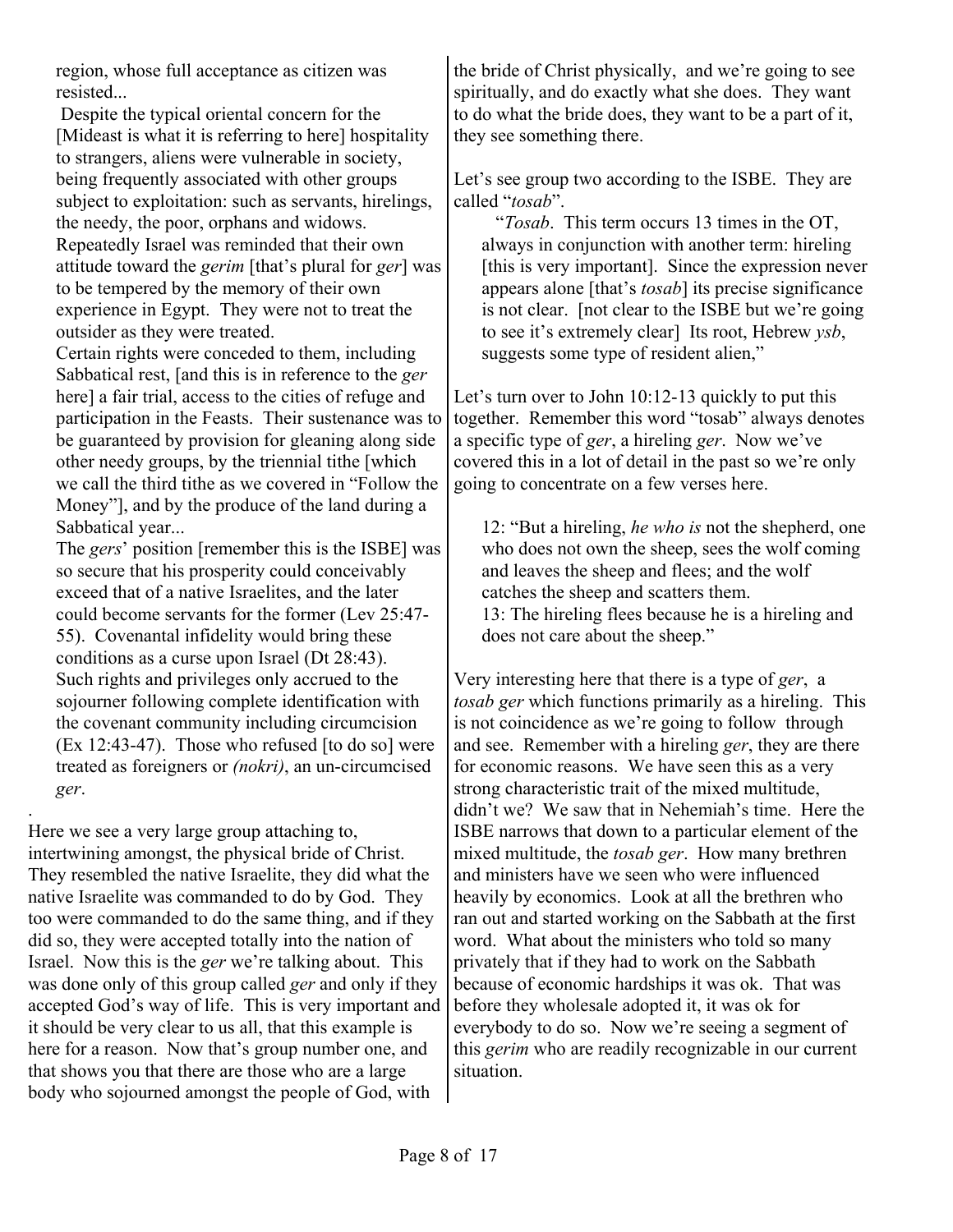Now another group. The *Nokri / ben Nekar*, which is translated foreigner or stranger. The ISBE says:

 "The basic sense of the root, "to be unknown, [listen to this] unrecognizable, changed," may be reflected in a context like Ps. 18:44, where the *ben nekar* are identified as "a people you do not know," [I might add, we thought we did. Isn't it amazing, these characteristics.] or in I Kings 14:5 where the hithpael stem means "make oneself unrecognizable." [For what purpose I ask] Usually the reference is to someone from a foreign land... But a *nokri* could also be from nearer by, anybody ethnically distinct from Israel...

In a still more limited sense, a *nokri* could be anyone who was an alien to the household [the household of God in this case]...

Many times, however, *nokri* is used in a more general sense, "stranger,"... In Neh. 13:30 sacred cultic objects are distinguished from profane (*nekar*).

 In general the *nokri* was viewed as the spiritual antithesis, as well as the ethnic opposite, of Israel."

Now Webster's tell us antithesis in this sense is "the rhetorical contrast of ideas by means of parallel arrangements of words, clauses or sentences". How often did we hear brethren, that nothing had changed, we're just presenting it in a different format. Do we understand how this has been conducted throughout the history of God's people? It is called guile. Webster also says, "the anti-thesis is the second stage of a dialectic process that denies or is dramatically opposed or diametrically opposed to the thesis." That's stunning isn't it?

In Ps. 144:7-11: The ISBE suggests that his character (that of the *nokri*) or his characteristic quality was "insincerity and deceit". Remember he made himself unrecognizable. Turn to Ps. 144 we'll read this for ourselves, the context here is very interesting. This is David who is speaking. Verses.7-11:

7: "Stretch out Your hand from above; Rescue me and deliver me out of great waters, [it is interesting at the end of the age there is a flood which is going to be coming after the bride.] From the hand of foreigners,

8: Whose mouth speaks vain words, And whose

right hand *is* a right hand of falsehood. 9: I will sing a new song to You, O God; on a harp of ten strings I will sing praises to You, 10: *The One* who gives salvation to kings, who delivers David His servant from the deadly sword. 11: Rescue me and deliver me from the hand of foreigners [this is the *nokri / ben nekar here*], Whose mouth speaks lying words, And whose right hand *is* a right hand of falsehood"

And as we know in the time of David they were intertwined throughout society. The *nokri* presented a serious threat. Back to the ISBE here:

 "The *nokri* presented a serious threat to the Hebrew life and worship and in general the Mosaic legislation was less sympathetic to him than to the *ger*. No *nokri* was permitted to eat the Passover. (Ex. 12:43); none of his animals was suitable for sacrifices (Lev. 22:25); debts owed him by an Israelite were not remitted in the Sabbatical year (Deut. 15:3); interest could be collected from those who had borrowed money from an Israelite (Deut. 23:20); animals which had died a natural death could be sold to him for consumption (Deut.14:21)." [Remember this is different from the *ger* and the *tosab ger*.] Isa.2:6 scolds the Israelites for intercourse with 'foreigners.' Jeremiah bemoans the fact that where as Israel was planted a choice vine of pure seed, they have degenerated into a wild vine *haggepen nokriya* (Jer. 2:21)."

## Isa. 2:6:

6: "For You have forsaken Your people, the house of Jacob, Because they are filled with eastern ways; They *are* soothsayers like the Philistines, And they are pleased with the children of foreigners."

Same word here, *nokriya*. So we see another group of sojourners who comprise this mixed multitude, who tried to make themselves unrecognizable, who are characterized as being insincere and deceitful and who are called the spiritual anti-thesis of Israel. Yet they were all intertwined. Many of these *nokri* were intertwined amongst the physical bride and the *ger* (interesting enough, who truly wanted to live Gods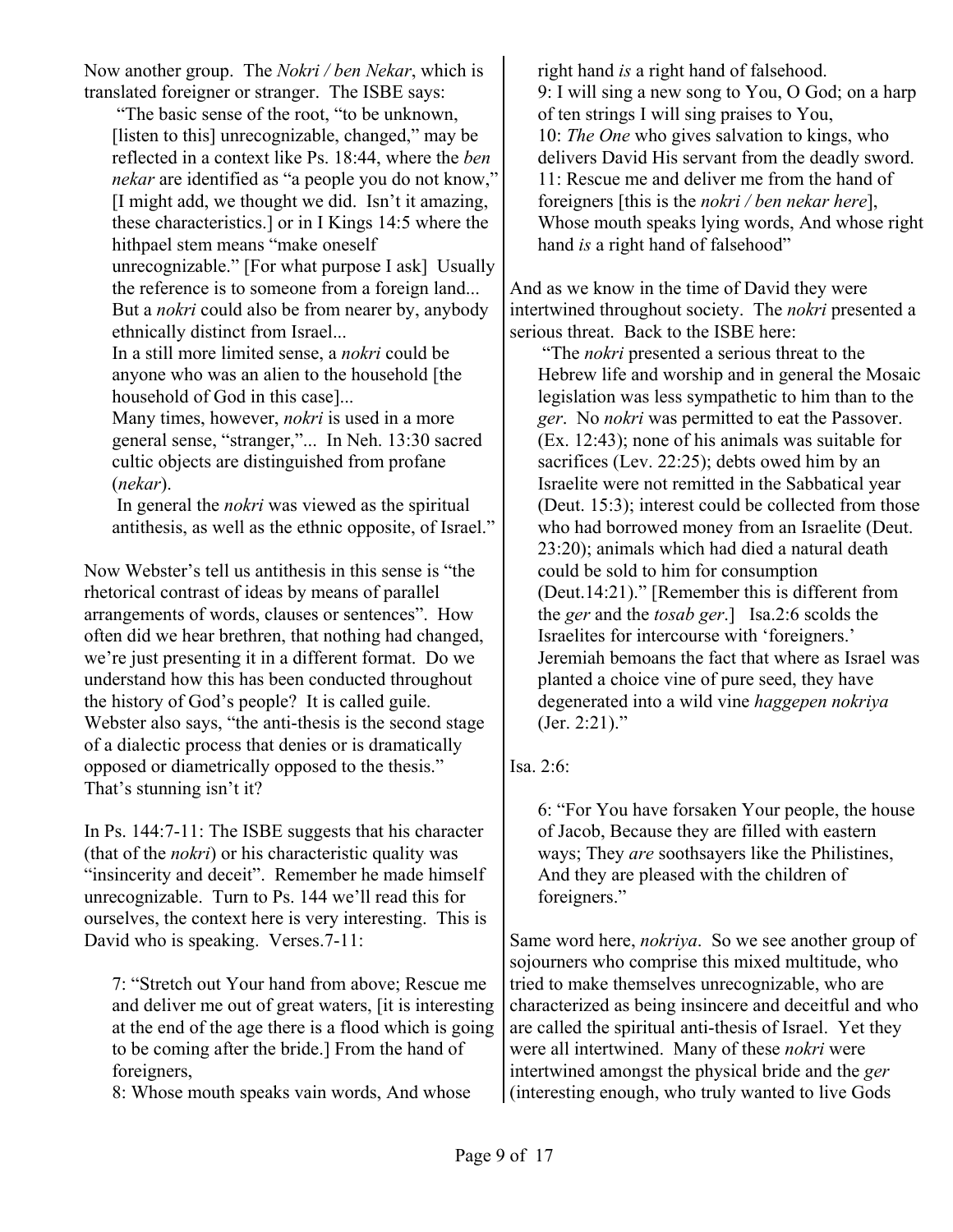way). The ISBE also states:

"The *nokri* presented a serious threat to Hebrew life and worship (Zeph. 1:8; Mal. 2:11)."

I think we can safely assign some we know today to this *nokri* category by their fruits. None of this is new brethren.

There is a 4th category according to the ISBE, the *zar*, which is:

"'Stranger,' 'outsider,' 'alien,' 'foreigner." The root seems to signify 'to turn aside, depart, deviate.' [And that is very important.] In its most limited application a *zar* was an outsider to the household...

*Zar* is used also of laymen, especially individuals who do not belong to the priestly or Levitical families... Joel 3:17 warns that Jerusalem is not to be defiled by *zarim* [the plural of *zar*]. As outsiders, *zarim* tended to be viewed with suspicion. Frequently they are portrayed as creditors who seize one's possessions, or as outsiders who enter the estate and consume all the produce. [bells and whistles should be going off brethren.]

Similar to the use of *nokriya*, the *zara*, 'strange woman,' in Proverbs is actually an adulteress or prostitute (2:16; 5:3, 20; 7:5; 22:14). [So this is someone who is prostituting themselves or adulterizing themselves.] Snijders (TDOT, IV, 56) suggests that the term designates someone who had deserted her proper place in society. It may also describe an illegitimate intruder into private family relationships. Ezk. 16:32 chastises Israel, a nation which has gone after *zarim* instead of her own husband. The plural form *zarim*, often signifies strangers who are enemies of a nation. Like *nekar, zar* is often used theologically to describe strange gods..."

Once again the ISBE describes one of these groups of the mixed multitude. We can clearly see that the *zar* represent some we have known. We have seen it's root signifies to turn aside. How many have tried to do that to those we have loved and have done that to themselves? How many have turned aside. These are here for a reason, all of this understanding, for lessons to be learned. And then remember to deport, boy isn't

that the truth, how many of us were thrown out through disfellowshipping and out right marking. We were deported. And the 3rd fruit to "deviate". And that's what is still happening to some today. Not only are there those who basically turned aside, and those who were to be deported, but there are those who were encouraged to just deviate enough to reject God's way of life yet holding a semblance of it. The ISBE continues:

"Although each of these terms used in the OT to designate outsiders had it's own particular nuances, their meanings overlapped considerably [Remember the mixed multitude]. The Israelites recognized several categories of outsiders depending on the degree of identification of the alien with the covenant community. The *ger* and perhaps the *tosab* as well, tended to represent those aliens who chose voluntarily to identify with Israel as completely as possible, including a commitment to their national deity and their spiritual values. By contrast, the *nokri / ben-nekar* and the *zar* were usually those who resided in Israel and/or had political contacts with Israel, but who refused a closer association. Consequently, Israel was able to receive the former legitimately, but the acceptance of the later was forbidden."

That's why the nokri made themselves unrecognizable. Is this all making sense? How many avenues of comparisons can we pursue with all this brethren? We can apply all these characteristics to so many we have loved for so many years. It's becoming clearer isn't it. These four distinct classifications comprise the mixed multitudes who are intertwined with and braided in and out amongst the physical bride of Christ. We have seen so many similarities dealt with in the Old Testament so far that are descriptive of our plight today. It should come as no surprise to you, that now we are going to the New Testament to see this amazing story played out. The spiritual bride of Christ has her mixed multitude also. It's just called by another name, and it's Tares.

Let's turn to Matthew 13. One thing we have to understand too about Matthew 13 is so often people try to separate and get separate specific lessons out of Matthew 13. Matthew 13 is a total lesson. You can't separate the parable of the sower and the parable of the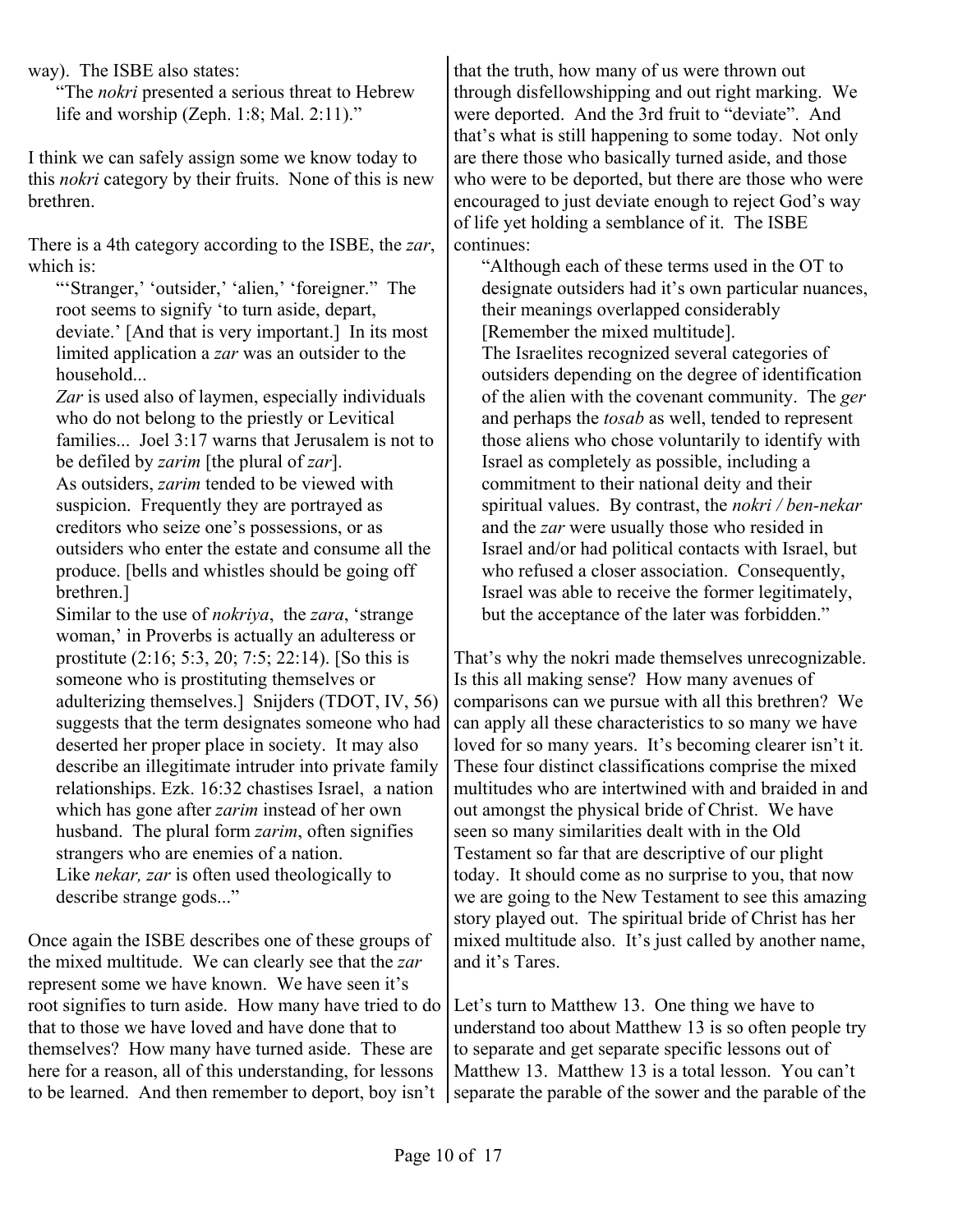tares. You just can't do it. You can bring about lessons individually from each one, but they all come to the same conclusion. So we've got to keep that in mind when we look at this. They go hand in hand, you just can't separate them. And we're going to see that, as we finish the study. Lets start in verse 24 and go down through verse 30.

24: "Another parable He put forth to them, saying: The kingdom of heaven is like a man who sowed good seed in his field; [notice, in His field] 25: but while men slept, his enemy came and sowed tares among the wheat and went his way. 26: But when the grain had sprouted and produced a crop, then the tares also appeared.

27: So the servants of the owner came and said to him, Sir, did you not sow good seed in your field? How then does it have tares? [They were confused. They are saying, "how did this happen?" In other words, "didn't you sow good seed", they are asking Him. He did sow good seed. It was not mixed. That is why you have to separate the good seed from the bad seed, so you are not sowing bad seed with the good. It is an important lesson we have to understand.]

28: He said to them, An enemy has done this. The servants said to him, Do you want us then to go and gather them up?

29: But he said, No, lest while you gather up the tares you also uproot the wheat with them. [They would be pulling them out by the roots.] 30: Let both grow together until the harvest, and at

the time of harvest I will say to the reapers, first gather together the tares and bind them in bundles to burn them, but gather the wheat into my barn."

We can see here that there was a very clear and present danger to the wheat if the tares were to be pulled out. But notice come harvest time that danger had subsided because for 1) the wheat had matured and its fruits were to be harvested while the root was left there. Remember they're cut with a sickle? A tare isn't cut by a sickle it's pulled by the roots. Also notice that the tares would be bundled together and the wheat brought to the barn. Notice in verse 29, if you were to gather up or pull out a tare you also uproot wheat with it. Why? Because these tares roots are intertwined and braided together with the roots of many wheat plants.

Young plants could not sustain this type of upheaval as a more mature plant could. The roots of tares sink deep but also transverse sideways intermixing around the roots of many other plants, thus pulling them out would be traumatic to many of the good plants. We know that the instructions of the New Testament are founded on the Prophets and Apostles. We know that the Old Testament lessons are there to instruct us and explain in detail or vivid example the spiritual ones of the New Testament. We can read that in I Cor. 10 and many other places. We are going to see the incredible parallel between the mixed multitude and tares. Which will open our eyes as to why we see so much confusion in the Church today. Remember verse 30 says, "Let both grow together until the harvest and at the time **of** harvest not "the" harvest, which is very important, I will say to the reapers first gather together the tares and bind them into bundles to burn. Did we get that? What happens first brethren? The tares are gathered together first and put into bundles. They, the tares have the first action taken on them. Now look what is 2nd. Gather the wheat into my barn. The reapers gather the wheat. Verse 36-43, lets review that.

36: "Then Jesus sent the multitude away and went into the house. And His disciples came to Him, saying, Explain to us the parable of the tares of the field.

37: He answered and said to them: He who sows the good seed is the Son of Man.

38: The field is the world, the good seeds are the sons of the kingdom, but the tares are the sons of the wicked *one*.

39: The enemy who sowed them is the devil, the harvest is the end of the age, and the reapers are the angels.

40: Therefore as the tares are gathered and burned in the fire, so it will be at the end of this age.

41: The Son of Man will send out His angels, and they will gather out of His kingdom all things that offend, and those who practice lawlessness,

42: and will cast them into the furnace of fire.

There will be wailing and gnashing of teeth. 43: Then the righteous will shine forth as the sun in

the kingdom of their Father. He who has ears to hear, let him hear!"

The Greek word for tares is *zizanion*, which according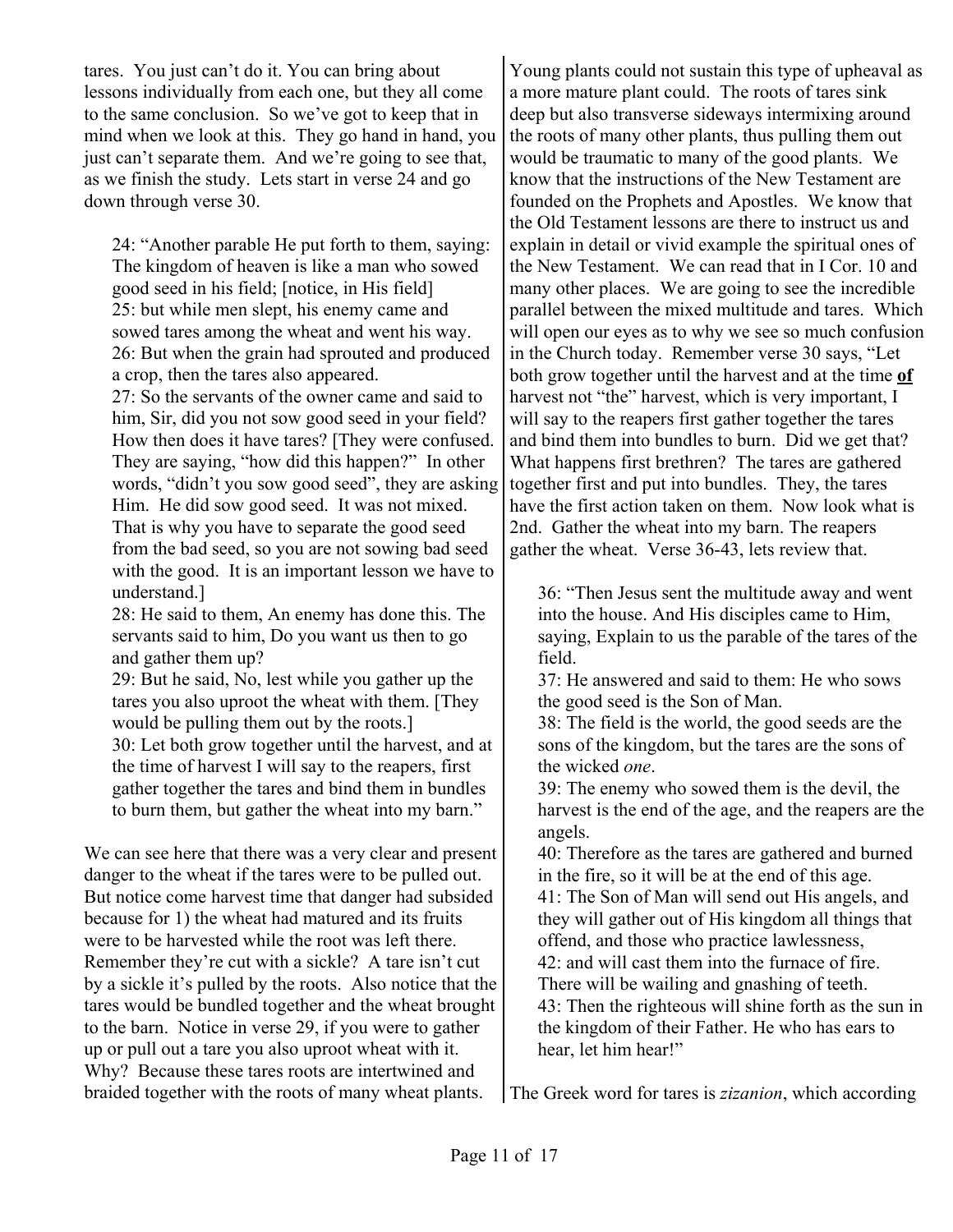to Strong's and others is of uncertain origin and that's absolutely appropriate. It is the name given to Darnel, with the scientific name of Lolium Tremulentium, or false grain as it is other wise called. Harpers Bible Dictionary says about tares:

"A some what poisonous weed looking very much like wheat during its earliest stages. As a result of resemblance early separation from wheat is nearly impossible. This is further complicated by the fact that the roots of the two intertwine."

That description resembles the relationship between the *gerim* and the physical bride, doesn't it. The *gerim* were not readily identifiable from the people of God because they excepted their way of life. They were throughly intermixed or intertwined or braided in it. Vines Expository Dictionary sheds a lot more light on the subject of tares. It says,

 "*Zizanion* is a kind of darnel, the commonest of the **four species**, being the bearded, growing in the grain fields, as tall as wheat and barley, [remember barley is the grain of the wave sheaf] and resembling wheat in appearance."

Only upon close investigation can you see the difference. Remember *ereb*? All this sounds like the characteristics of *ereb* and *arab* in reference to the mixed multitude of the Old Testament doesn't it? Continuing in Vines:

"It was credited among the Jews as being a degenerate wheat. The Rabbis called it 'bastard.' [Interesting isn't it. Fatherless.] The seeds are poisonous to man and herbivorous animals, producing sleepiness, nausea, convulsions and death."

Lets look at each of these brethren. 1st symptom sleepiness, what does this conjure up in light of what we have gone through? Remember Matthew 25:5 in reference to the Bride? They all slumbered and slept. 2nd symptom or effect; nausea. We were sick when we ate of their doctrines, weren't we brethren? 2 Peter:2:22, "A dog returns to its own vomit." We were throwing it up yet many were still going back to it, to feed on, and they still are. 3rd symptom. Convulsions. Look at the violent shaking the Church has and is still going through. That's a convulsion, these incredible spasms have taken their toll and still are doing so. And earlier, there is some comfort in understanding what

number 4, death. Some have out right died spiritually who ingested large quantities. Those aren't our words brethren those are the words of God, those are the examples that are set forth. All these things are here for a reason. Only one type of darnel however contains a poisonous seed of itself. That is the bearded variety. It contains a seed which has narcotic properties, thus you can find nausea and sleepiness, but primarily the sleepiness. However if it becomes infected with a mold called "ergot" which is a toxic fungus Claviceps Purpures, it becomes deadly. And that is where you see the primary cause of sleepiness nausea, convulsions and death. There were four types of sojourners and now we see four species of Darnel.

The most numerous of sojourners, the *ger* were acceptable as were the *tosab ger* to a point. These could cause some discomfort in Israel or to the physical bride but we see the *nokri* were a threat to her way of life and worship of God and the *zar* were out right defiant. The grain of the bearded type of the four species of Darnel can not be mixed with the wheat. It is host to a deadly fungus which combined with its natural ability to cause sleepiness or unawareness can result in death or at the least extreme trauma and physical damage. This can be accounted to those who basically snuck in unawares, who hosted the spirit of Satan, who have tried to destroy the spiritual bride of Christ, just as it happened to the physical. The other types are allowed to co-exit with her for reasons we have covered in the OT scriptures and under very specific conditions. Unfortunately the watchful eyes of those leaders were not around today. The tares, the deadly variety have taken over the physical things we once referred to as the Church. They flourished under one of their own. They grew during the time of Herbert Armstrongs' departures. When he recognized some symptoms it was to late brethren. Nehemiah he was not. The mixed multitude ran amuck. We saw the only two examples on how to deal with them from the OT. Both involved strong leadership, but not the lordship or rulership of the gentiles as we have pointed out in the past. That's the system that fostered their growth. In Nehemiah's time which was a time of rebuilding the walls around Jerusalem, pagan influences were allowed to have prominence in God's house. Striking similarities aren't they? As I stated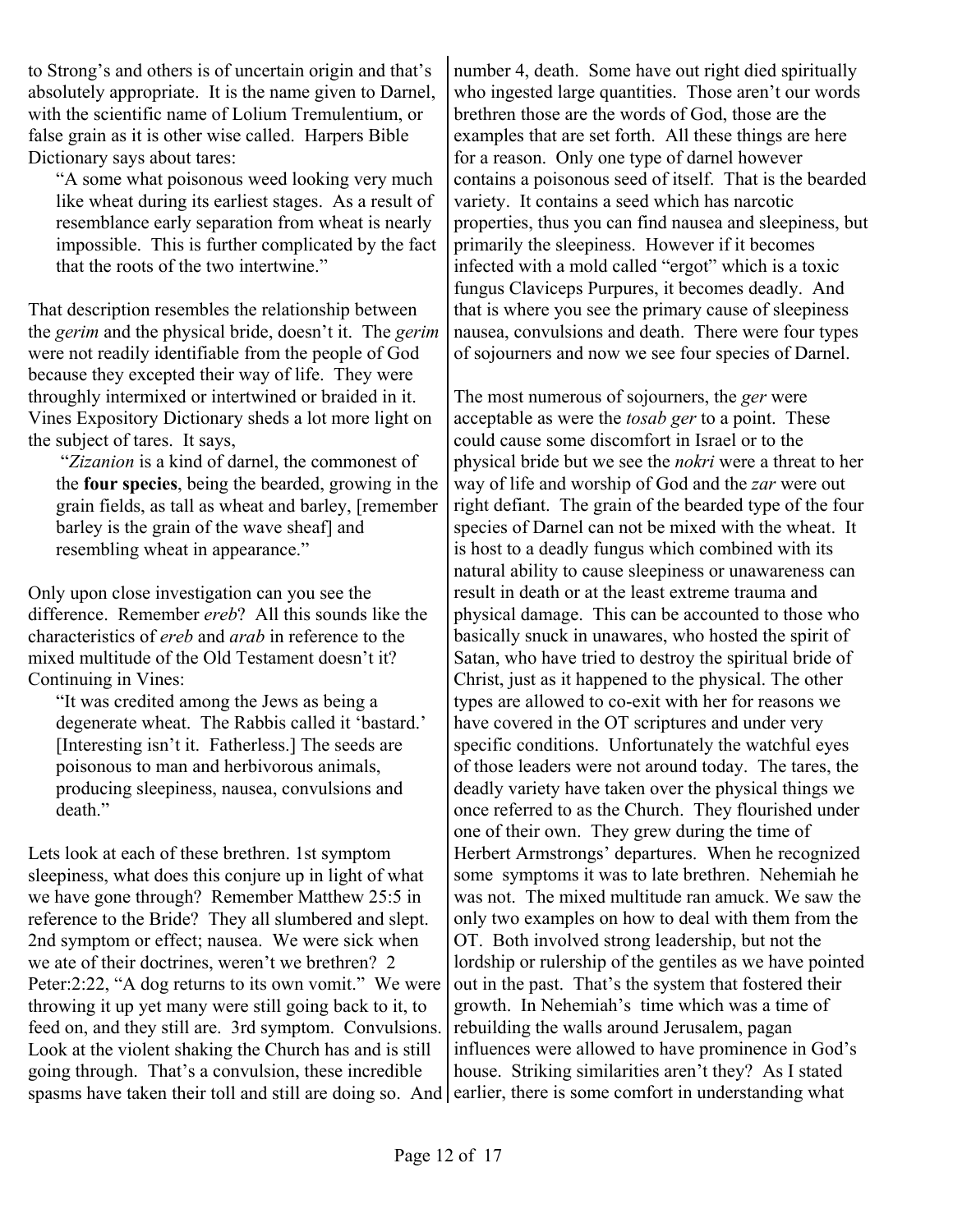has been taking place, but none the less it is still very sobering to understand this process. It is still going on. God says He will separate the tares from the wheat, first, at harvest time. To better understand what harvest time is spoken of and what it entails lets review some information on the subject.

There are three harvests in Palestine, the early one is the barley, the second is the wheat and summer fruit harvest such as grapes, figs and olives, etc. There is also a third harvest which takes place from aroound the time of the Feast of Tabernacles into early winter. It consist of fruits which did not ripen or mature during the summer months and in many cases need to be beaten from the trees.

The early harvest is the barley one of which several kinds grow in Palestine, in ancient times the failure of the crop was a national disaster and you can read that in Joel 1:11. Barley bread was the common food of the poor. That's very important again, remember the poor of my flock? Those are the ones who recognize what's happening. We can read that in Zechariah 11. We've covered that in the past. The five thousand were fed barley bread at the hands of Christ. We read that in John 6:9, how appropriate again. You see, Christ being the first of the barley harvest. Barley is sown in the autumn following the early rains and ripens about a month earlier than wheat. In Palestine the harvest usually takes place in March or April or in May in some cases, depending on the location. The barley harvest was a well marked season of the year. This is the harvest which is begun during the days of Unleavened Bread with the waving of the wave sheaf which as we know represents Christ as the Firstborn being presented to God the Father for acceptance. This is called the harvest of the firstfruits and is finished or culminated by the time of Pentecost. The second harvest is that of the wheat and fruit and it started at Pentecost and was finished late in the summer or in the latter summer months. Hebrew *hitta* is the specific term for wheat. Five varieties of wheat are native to Palestine. The wheat harvest was one of the regular divisions of the ancient calendar following the barley harvest. It was conducted according to altitude, with the higher regions being harvested last, obviously, because of the drop of temperatures and the shorter growing season also. During the winter months of

November and December the wheat sowing took place. The grain being scattered by hand and pressed down or trodden in lightly. The sowing of wheat in straight rows was not very common. There is a lesson in that for us today also brethren. The nice neat regimented rows of hierarchy. The third harvest season was that of the late fruit. Olives were harvested from the middle of September to the middle of November by beating the trees with long sticks. Figs had two harvests, an early one starting in June which is very important when it comes to the relevance of what took place with the fig tree and the parable Christ talked about and we'll talk about that sometime in the future. It also helps us recognize what's going on. And you know before that harvest as soon as those green leaves come out, those sprigs, you know whether it's going to bear fruit or not. And that's the important part of that entire lesson, but it's a rather lengthy one that we can cover in the future. But the figs had two harvest, the early one in June and the second in August or September. The other major fruit was grapes and they were also harvested in August and September. The three festival seasons of God correspond to the three harvest seasons as we have seen. First, the Feast of Passover and Unleavened Bread in March/April at the time of the Barley harvest. Second the Feast of Pentecost seven weeks later at the time of the start of the wheat harvest, the beginning of it and the end of the barley. And thirdly the Feast of Tabernacles at the end of the ripe fruit harvest. The ISBE states,

 "There has been little change in the seasons since biblical days. Between the reaping of the barley in April and the wheat in June, most of the cereals are harvested. The grapes begin to ripen in August, but the gathering-in for making wine and molasses and the storing of the dried figs and raisins are at the end of September. [and that's important] Between the barley harvest and the wheat harvest only a few showers fall. They are welcome because they increase the yield of wheat....From the wheat harvest until the fruit harvest no rain falls. The harvesters long for cool weather during the reaping season."

Understanding these things helps us to better understand the background of those Christ was talking to in Mat 13. Let's review Mat 13:24-30 in the Scofield Bible.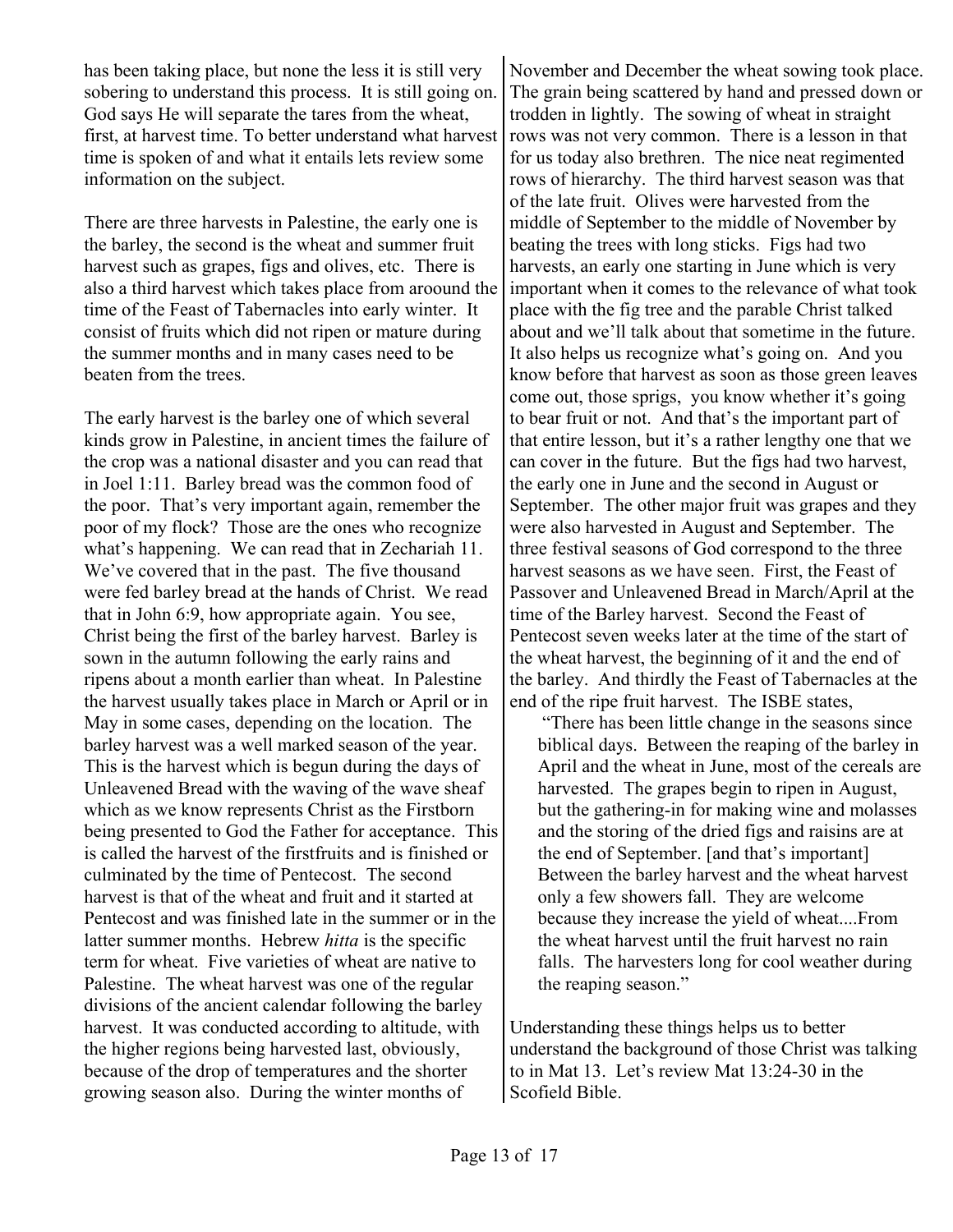24: "Another parable put He forth unto them, saying: The kingdom of heaven is likened unto a man who sowed good seed in his field; 25: but while men slept, his enemy came and sowed tares among the wheat and went his way. 26: But when the blade was sprung up and brought forth fruit, and appeared the tares also. 27: So the servants of the householder came and said unto him, Sir, didst not thou sow good seed in thy field? From where then have the tares? 28: He said unto them, An enemy have done this. The servants said to him, Wilt thou then that we go and gather them up? 29: But he said Nay, lest while ye gather up the tares ye root up also the wheat with them.

30: Let both grow together until the harvest, and in the time of harvest I will say to the reapers, gather together first the tares and bind them in bundles to burn them, but gather the wheat into my barn."

I think that's just interesting, the words that are used here in the Scofield, but listen to what Scofield says here about these particular passages here in his footnotes.

"This parable verses 24-30 is also interpreted by our Lord (verses 36-43). Here the good seed is not the word as in the first parable, (19 and 23) but rather that which the Word has produced, (I Peter 1:23) ie. the children of the kingdom. These are providentially sown, (verse 37) i.e. scattered here and there in the field of the world, (verse 38). The world here is both geographic and ethnic -- the earth-world and also the world of men. The wheat of God at once becomes the scene of Satan's activity. Where children of the kingdom are gathered, there, "among the wheat" (verses 25, 38, and 39), Satan sows "children of the wicked one" who profess to be children of the kingdom and, in outward ways are so like the true children that only the angels may, in the end be trusted to separate them, (verses 40-43). So great is Satan's power of deception that the tares often really suppose themselves to be children of the kingdom."

Isn't that insightfull, those are words from Scoffield. He had a tremendous insight in a lot of things. Notice the servants of the household do not gather up the tares, but rather the angels do. What we are witnessing

today may be the start of that first stage "of harvest," the gathering together of tares brethren. This can be a time of trauma for the wheat. They can be shaken as this happens all around them, but the mature plant has sunk it's roots deep and has been fully strengthened to endure this terrible time of convulsion. We have seen in both cases of the mixed multitude and that of the tares, they are intertwined around the Bride of Christ physically and spiritually. If we understand these things we certainly should not in any way or form be puffed up by them. I think God is allowing us to see and understand these things to help comfort us in these troubling times of little faith. It certainly helps us to know the key figures in this ever unfolding story doesn't it. Understanding the mixed multitude has caused the physical bride of Christ to abandon her Husband, and how it was accomplished can certainly help us to understand what is happening to the spiritual bride here at the end of the age. There was a severe mixing of wheat and tares, and God is doing the separating Himself, as the tares are bundled together, the wheat is shaken or scattered. God is preparing the firstfruits at this time, the barley harvest, this is the one that started with Christ. Remember the second harvest starts at Pentecost? And that's very important. That deadly bearded type of darnel became that way after being infected by a fungus during the spring rains. What harvest takes place then? Only the barley, the wheat harvest comes later, during the dry wheat harvest, a time when this fungus "ergot" did not grow. You see it grew when it was wet, when the rains came prior to the barley harvest. That is very important. The only harvest to take place by Pentecost is that of the barley harvest. The second harvest only starts then and finishes later and so does that of the dried out fruit. This is critical to understanding the time sequence of all these things at the end of the age. The barley endures the bearded variety of Darnel which is infected with *ergot*. Only the first fruits over come the presence of Satan. It is of note that there were five varieties of wheat growing in Palestine some maturing earlier then others but all were harvested after Pentecost and by the end of the mid-summer months. With this in mind, let's turn to Matthew the 25th chapter. Now look what the Bride of Christ is told at this time, let's go to verse 40 and we've covered this extensively in "Follow the Money" but here's something, one point we did not cover in it. We will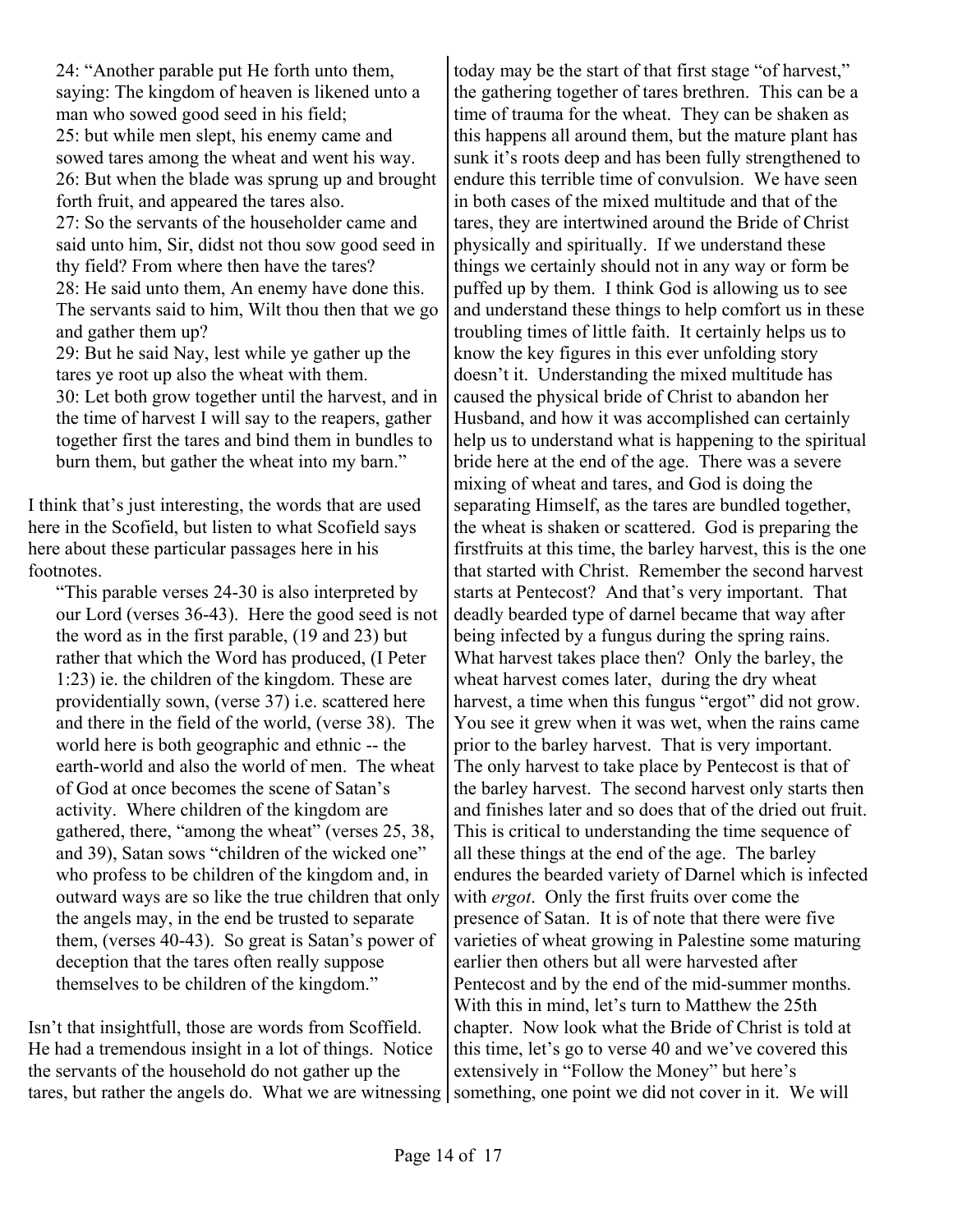start in verse 38:

38: "When did we see You a stranger and take *You* in, or naked and clothe *You*?

39: Or when did we see You sick, or in prison, and come to You?

40: And the King will answer and say to them, Assuredly, I say to you, inasmuch as you did *it* to one of the least of these My brethren, you did *it* to Me."

So who are the "least" that He's talking about here? We've covered this and even the meaning of the word least here in the Greek. Let's go up to verse 35. There are five types of these brethren or five conditions they are found in. Remember there were five varieties of wheat that were grown all in different circumstances. Some matured quicker than others because of the altitude they were found in and also because of the soil they were grown in. Verses 35-36:

35: "#1 for I was hungry and you gave Me food; #2 I was thirsty and you gave Me drink; #3 I was a stranger and you took Me in; 36: #4 I *was* naked and you clothed Me; #5 I was

sick and you visited Me..."

Some would say, the later part of verse 36, "I was prison and you visited me" is a sixth category but it's not. It's symptomatic of the entire whole five first categories. Pure and simple, it's spiritual imprisonment. Our hearts should be aching in our throats as they never have before for each other. The bride is to be aware, and as we have often studied carrying out righteous acts. And we can go over to Revelation 19:7-8 just to review that.

7: "Let us be glad and rejoice and give Him glory, for the marriage of the Lamb has come, and His wife has made herself ready. [This is how we are going to see how she has made herself ready.] 8: And to her it was granted to be arrayed in fine linen, clean and bright, for the fine linen is the righteous acts of the saints.

9 Then he said to me, Write: Blessed *are* those who are called to the marriage supper of the Lamb! And he said to me, These are the true sayings of God<sup>"</sup>

So here we find the righteous acts. This is the bride, what she's going to be doing. We read in Eph 5:26-27:

26: "that He might sanctify and cleanse her with the washing of water by the word, 27: that He might present her to Himself a glorious church, not having spot or wrinkle or any such thing, but that she should be holy and without

This is the true religion of James 1:27 brethren, where it says:

blemish."

27: "Pure and undefiled religion before God and the Father is this: #1 to visit orphans and widows in their trouble, *and* #2 to keep oneself unspotted from the world."

And we see that taking place in what we've studied today and in "Follow the Money" and in "Authority in the Church." All during this Satan is driving his wedge deeper. We are never to look down our noses at anyone we consider to be "the least of these my brethren." These are the lean sheep spoken of so often in the pages of the Bible. We too can be numbered amongst them.

Once again we are to be doing what Christ says in Matthew 25:35 as a way of life brethren. Many of these seeds have had a very difficult start as we read in Matthew 13:1-9 about the four places or soil they land on. There's a lot of parallels that could be drawn from that. Actually let's turn there and see what it says.

1: "On the same day Jesus went out of the house and sat by the sea.

2: And great multitudes were gathered together to Him, so that He got into a boat and sat; and the whole multitude stood on the shore.

3: Then He spoke many things to them in parables, saying: Behold, a sower went out to sow. [Remember He spoke many things to them in

parables saying. Then He goes on to give all the parables here in Matthew 13. You can't separate them. He didn't. He put them all in the same context at the same time.]

4: And as he sowed, some *seed* fell by the wayside; and the birds came and devoured them. [The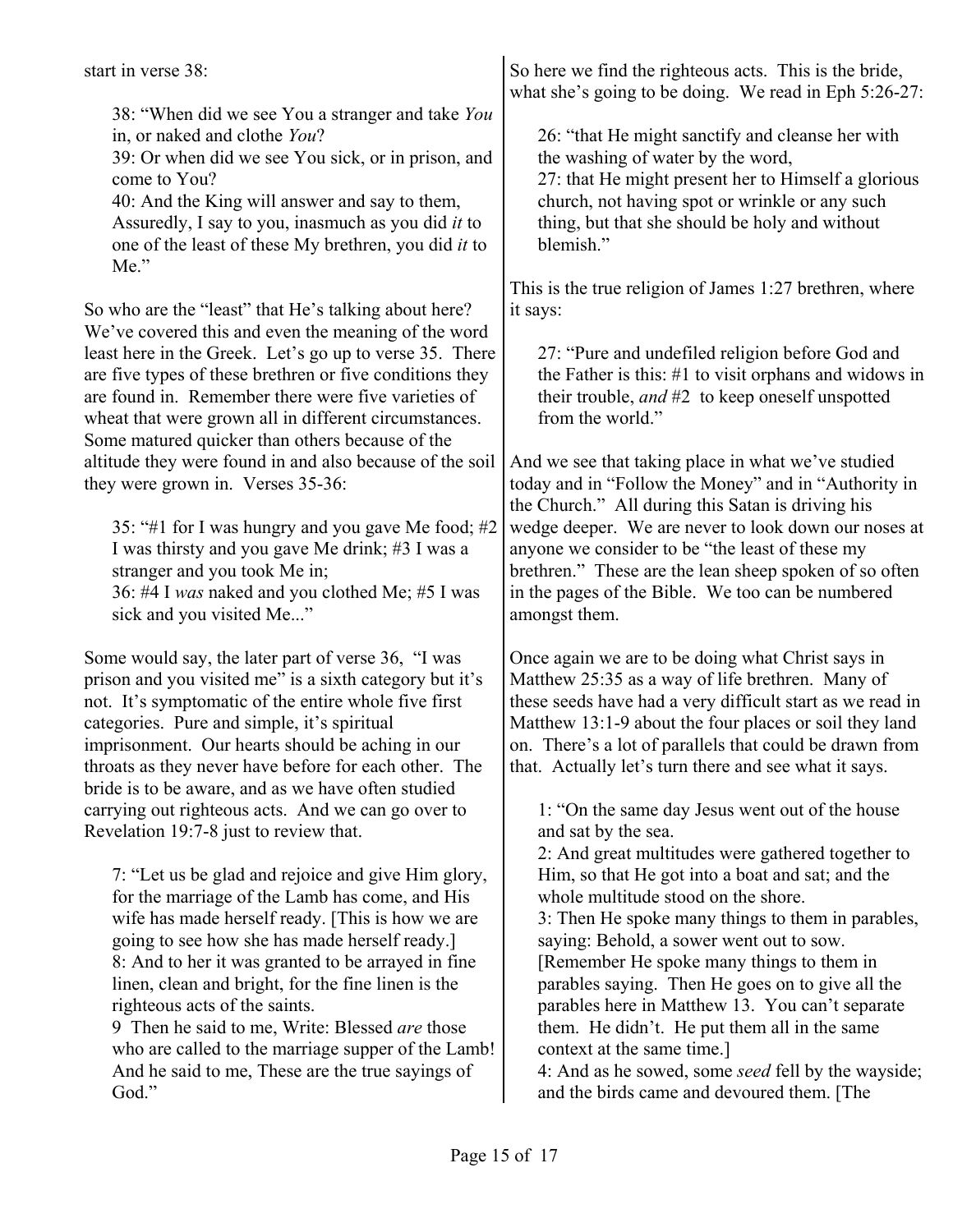wayside here, that is where it is talked about like in many regions of Judea, in Israel. What would happen is, they would take the stones from the field and they would pile them into walkways between the fields. And over time those would build up. But they would use those for walking around, so they didn't walk through the fields at certain times when they went out to check the fields. This is the wayside that's being referred to here. So the birds would come and eat it because there was nothing there for it to root in. This is where the birds would perch.]

5: Some fell on stony places, where they did not have much earth; and they immediately sprang up because they had no depth of earth. [These are areas just off of these walkways. Off of the wayside where the smaller rocks would fall down and move into the field. Where people have not completely thrown them out of the field. That is what it is talking about. There is not a lot of soil right there.]

6: But when the sun was up they were scorched, and because they had no root they withered away. 7: And some fell among thorns, and the thorns sprang up and choked them. [There were sections where the field just could not be used. Only thorns and weeds would grow in it.]

8: But others fell on good ground and yielded a crop: some a hundredfold, some sixty, some thirty. 9: He who has ears to hear, let him hear!"

So a lot of seed didn't get off to a good start did it. We have to remember that brethren, we don't look down our nose on anybody.

In conclusion it is easy to see that a pattern is traceable in the matter of the mixed multitudes, negative effects on the Bride of Christ physically and spiritually. We have seen a vivid example of what happens when members of that group is allowed prominence in the house of God. Negative things will always follow as we have seen. Many are run off or become spiritually sick. Economic distress starts. We witness a major defection from serving God as the mixed multitude's influence builds. The lack of fruit becomes very evident. A serious lack of leadership takes place at all levels resulting in a hemorrhage. During all this the deadly element of the mixed multitude or tares

becomes more influential while more and more of Gods people, the bride of Christ lose their focus on personal preparation. Remember she is to make herself ready. And what are we judged on. Remember we can turn right back to Revelation and we can see. Every man is judged on his own works. No one is going to stand between you and God. And you are not going to be able to put any one in between you and say "well he told me this, I depended on him", no, you depend on Jesus Christ to teach you out of His word. This is followed by everyone doing what is right in his own eyes, or clinging basically to the vestiges of a system which allowed this to happen. The sheep are scattered all over, many are in deplorable condition much confusion has thus entered the Church. At that time those who truly and honestly are serving and trying to please God begin to look very abnormal. Does that sound familiar. Even the lean sheep tend to run from them because of the abuse which they have suffered. We must never forget this valuable lesson from God. We must pray continually that we are accounted worthy to be at the wedding. And then be off about God's business. His word has a lot to say about it if we have ears to hear as He points out to us so many times. And always remember the only thing we can control is our relationship with our Husband to be, and always serving those, whom our Husband and Father love so dearly.

Let's cover some highlights in what we have gone over here.

1. We have clearly seen that there was a mixed multitude with the physical bride of Christ. 2. We have also seen there was to be and there is a mixed multitude called tares with the spiritual bride of Christ.

3. We have seen the intense intertwining of these mixed multitudes amongst both brides haven't we. 4. We have seen the dangers posed by them. How they would lead and did lead the bride to sin. 5. We have seen that there are four types of sojourners which comprise the mixed multitudes of the OT as well as four types of darnel which comprise the tares of the NT. And of course we didn't get into it to awfully much but there are also four types of soil weren't there. This is all there for a reason brethren.

6. We saw that it took the presence of a strong